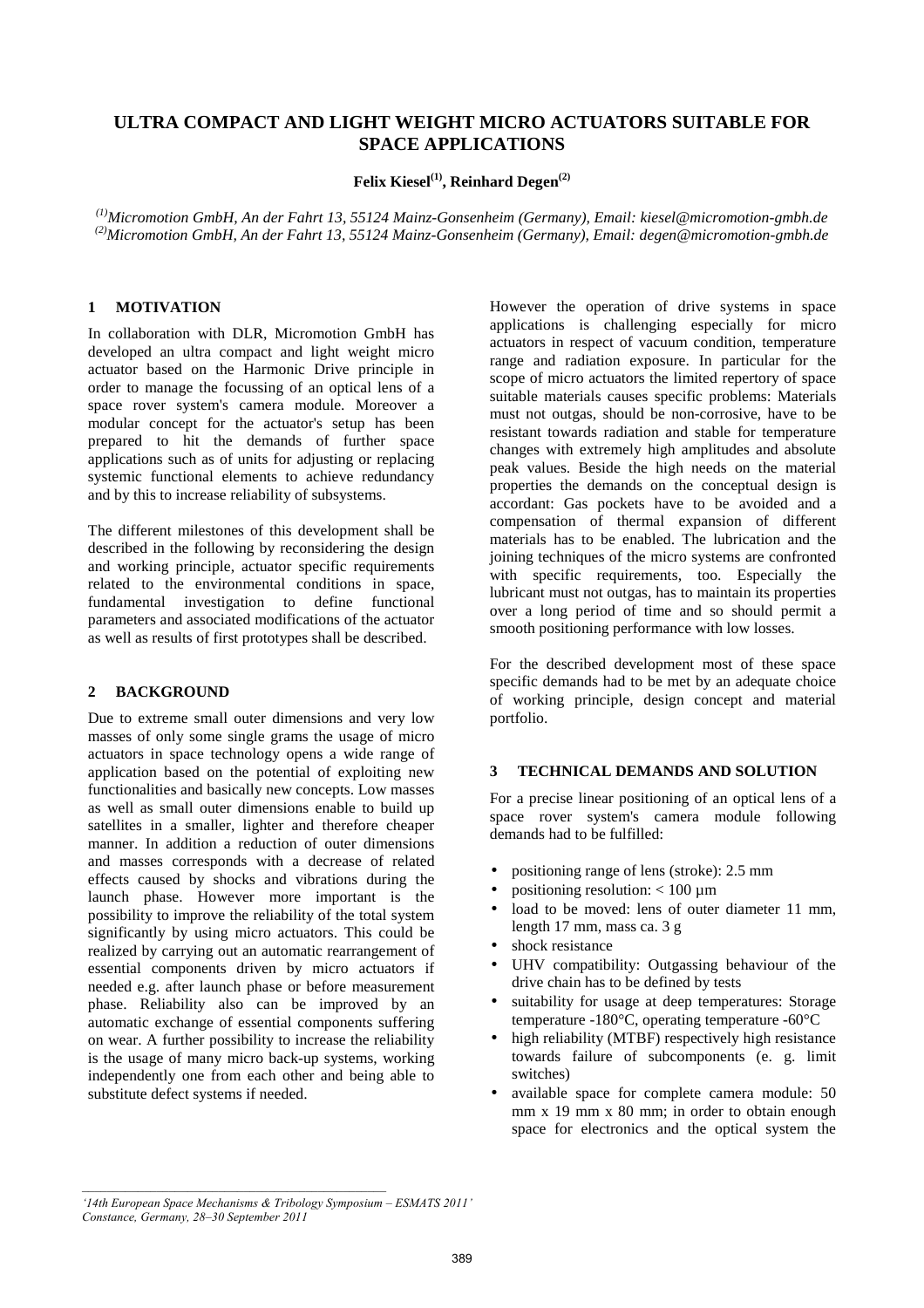drive chain has to be minimized during development.

• maintainable availability and costs of components

By considering these demands following concepts have been reflected to achieve the functionality of a focusing mechanism to perform a precise and reliable linear motion of an optical lens:

- A) spindle nut drive
- B) rack and pinion
- C) eccentric mechanism (linkage)
- D) steel tape

In order to hit the described and challenging requirements the concept of an eccentric mechanism (linkage) has been chosen. Basic elements of this drive chain concept are a Micro Harmonic Drive gear system with a reduction ratio of  $i = 160:1$  and an outer diameter of 10mm (Micromotion GmbH) in combination with a stepper motor AM1020 with outer diameter of 10mm and a positioning resolution of 20 steps per revolution at full step mode (PRECIstep S.A.). Main criteria for that decision are:

- The impact of a radial thermal expansion on an adjusted position of the lens in the wake of temperature changes can be compensated by the distinctive, axially symmetric mechanical setup of an Harmonic Drive gear rack.
- The extremely high reduction ratio of 160:1 offered by just one gear stage of a Micro Harmonic Drive gear rack helps reducing the needed space of the drive chain by increasing the positioning resolution at the same time.
- The Micro Harmonic Drive configuration assures a high repeatability (down to  $+/-$  10 arcsec) and therefore offers the possibility to operate even without feedback system in open loop mode. As a consequence maintainable efforts for a controlling of the combination out of a stepper motor and Micro Harmonic Drive gear system lead to a high reliability and robustness of the total system.
- Standardized gear boxes and motors with outer diameters of 10 mm can be used as a basic structure for modification and adaptation regarding mechanical structure as well as materials. By this availability can be assured, costs can be decreased.
- Limit switches for avoiding a hard stop with the related risk of damaged subparts are not required anymore. A lower number of subparts leads to an increase of MTBF of the total system.
- The self-locking behaviour of the Micro Harmonic Drive gear rack helps maintaining an adjusted position of the lens especially during phases of operation with high external shocks and vibrations (e. g. during launch phase).

The following chapters describe the development efforts of a transfer of the chosen design concept to a

first prototype with properties conform to the demanded specifications.

## **4 REALISATION**

### **4.1 Configuration of Micro Harmonic Drive gear system**

The need for low outgassing behaviour of the drive chain on the one hand and for a smooth motion with a minimized loss of precision caused by stick slip effects on the other goes along with an intensive investigation regarding the proper lubrication. Therefore the specific gear wheels of the Micro Harmonic Drive gear system (Fig. 1) as a core element of the drive chain had to be regarded at first.



*Figure 1. Component setup of a Micro Harmonic Drive gear rack.*

In order to achieve the demanded property flexspline and planetary gear wheels have been covered with  $modified$   $WS<sub>2</sub>$  in lamellar configuration (DICRONITE) whereas Circular Spline, Dynamic Spline, and sun gear wheel have been sputtered with  $MoS<sub>2</sub>$ . The resulting deviation in structural thickness of the  $WS_2$  configured gear wheels had to be compensated by a negative offset value in the gear wheel design. By this the preload of the flexspline generated by the wave generator (sun and planetary gear wheels) could be kept constant and so characteristic values such as friction torque or lost motion.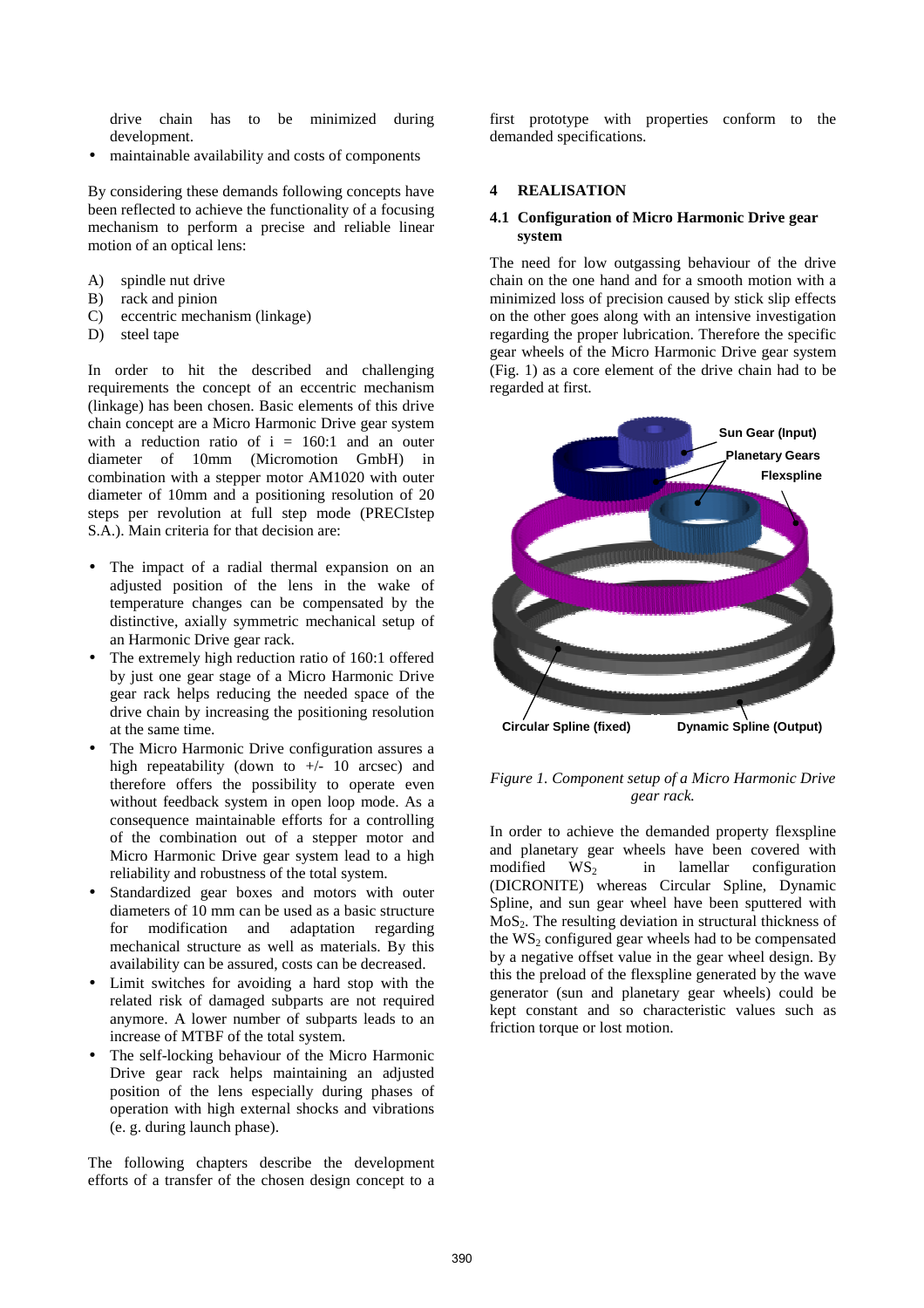Fig. 2 to 4 describe critical structural details in the area of tooth engagement between planetary gear wheels, flexspline and circular spline respectively dynamic spline.



*Figure 2. Assembled Micro Harmonic Drive gear rack (SEM).*



*Figure 3. Focus on tooth engagement area of an assembled Micro Harmonic Drive gear rack (SEM).* 



*Figure 4. Structural details (P-tooth profile) of an assembled Micro Harmonic Drive gear rack (SEM).*

## **4.2 Setup of housing, interfaces and bearings**

Convenient design as well as advised choice of material for interfaces and bearings of an encapsulated, space compatible micro gear box is essential, too. Gas cavities have to be avoided, bearings have to be lubricated properly for an optimized outgassing behaviour. But still available space has to be respected. So for the developed prototype the Micro Harmonic Drive gear box has been set up with hollow input and output shaft to relieve evacuation of the unit. The stepper motor has been placed parallel to the gear box to achieve a more compact design. Materials have been chosen according to Tab.1, the mechanical setup is described in Fig. 5.

| component                        | material                                             |
|----------------------------------|------------------------------------------------------|
| housing                          | 1.4305 stainless steel                               |
| hollow input and output<br>shaft | 1.4305 stainless steel                               |
| subparts                         | 1.4305 stainless steel                               |
| preloaded ball bearings          | X65Cr13 high-alloy steel<br>with $MoS2$ , dry coated |
| micro gear wheels                | electroplated NiFe,<br>corrosion resistant           |
| ioinina                          | 2K epoxy adhesive                                    |



*Figure 5. Mechanical setup of drive chain for linear motion of optical lens.*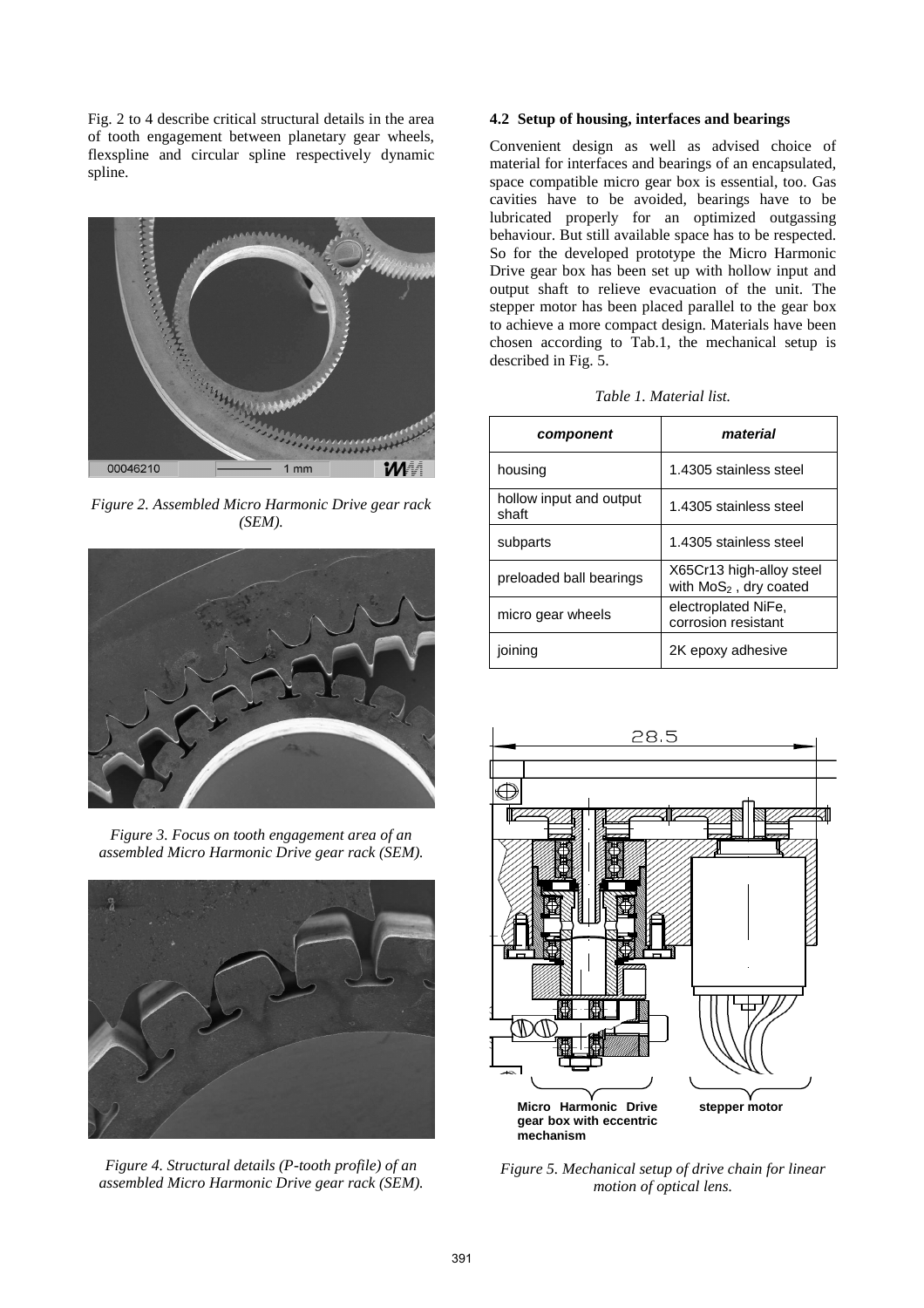#### **4.3 Configuration of stepper motor**

In contrast to the standard configuration of the stepper motor type AM1020 (PRECIstep S.A.) with ball bearings (stainless steel) the lubrication has been changed from synthetic diester to  $WS_2$ . By this minimum in modification the requested demand of availability of subparts in combination with optimized size has been covered. Nevertheless a change to a stepper motor of type VSS19 (Phytron Elektronik GmbH) has already been taken into account for further developments related to this project by reason of the topics behaviour at deep temperatures as well as outgassing behaviour.

#### **5 EVALUATION**

#### **5.1 Influence of Lubricant**

In order to confirm the decision for using  $WS_2$  as lubricant for selective gear wheels of the Micro Harmonic Drive gear rack two different tests have been driven:

**a)** Measurement of life time as a function of different types of space compatible lubricant (ref. to fig. 6).



*Figure 6. Results of life time test of Micro Harmonic Drive gear racks configured with different lubricants. CS - circular spline, DS - dynamic spline, FS flexspline.*

As a result life time varied significantly with the type of lubricant and - in case gear wheels could be configured separately - with the choice of gear wheel to be configured. In summary best life time performance can be expected by covering flexspline and planetary gears with  $WS_2$  in lamellar configuration (DICRONITE).

**b)** Measurement of hysteresis losses as a function of different gear wheel configurations with lamellar  $WS_2$ (ref. to fig. 7).

The hysteresis loss of a Harmonic Drive gear system is a criterion of quality in respect of the transmission function. Although dry coating in most cases goes along with an increase of hysteresis losses those losses should be minimized at least.



*Figure 7. Results of life time test of Micro Harmonic Drive gear racks with different WS2 configurations. CS - circular spline, DS - dynamic spline, FS - flexspline.*

As a result the conclusion based on the life time test could be proved: By covering only flexspline and planetary gears with  $WS_2$  hysteris losses achieved a minimum value.

#### **5.2 Outgassing behaviour**

To determine the outgassing behaviour of the pure motor gear unit it has been placed into a vacuum chamber. After an evacuation and outbake phase of 85 hours an end pressure of  $1.10^{-10}$  mbar could be achieved. By activating the stepper motor and tracing the vacuum chamber's internal pressure for 42 days pressure value turned into the range of  $1.10<sup>-9</sup>$  mbar (ref. to fig. 8).



*Figure 8. Chronological sequence of temperature and pressure during vacuum test.*